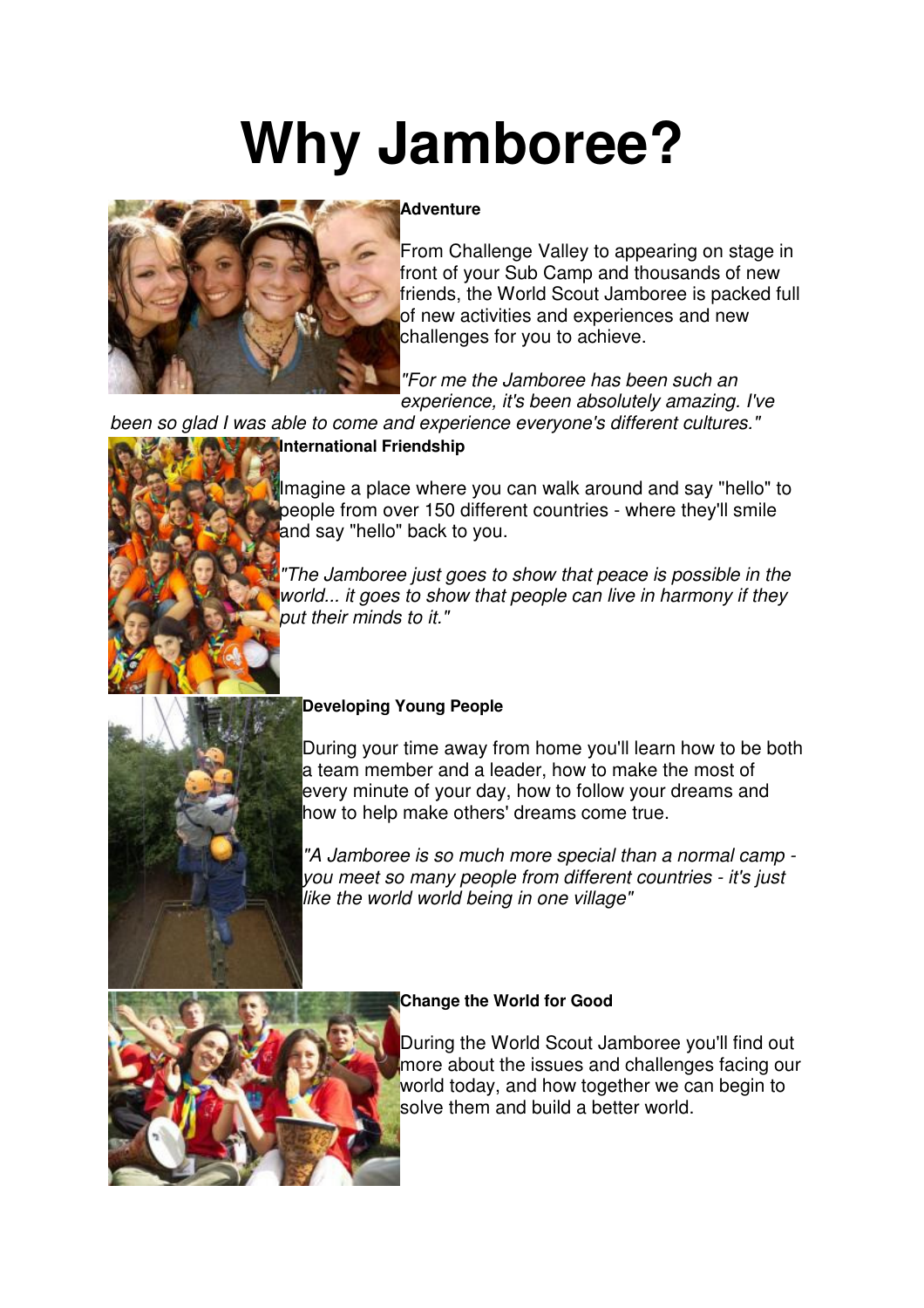# **Site and Location for the 21st World Scout Jamboree**

The World Scout Jamboree 2007 will take place on over a thousand acres (400 hectares) of rolling English countryside, at Hylands Park, Chelmsford (in Essex).

The site is a mixture of parkland, woodland, and farmland, and is 30 miles (50 kilometres) to the north-east of London, the capital of the United Kingdom.

The site is within an hour's travel of central London, and has excellent, road, rail, air and sea connections – for example, it is within 1-2 hours travel of all London's major airports (Heathrow, Gatwick, Stansted, Luton, and City).

#### **Hylands Park**

The country house and estate of Hylands Park were developed by Sir John Comyns in the 18th century and have been altered by various owners



since then. In 1996, Chelmsford Borough Council bought the estate and they have



since completed extensive restoration work.

Hylands Park hosts a wide range of events throughout the year, including an annual rock concert for around 60,000 people. The grounds cover an area of more than 400 acres (around 200 hectares) and farmland bordering Hylands Park will also be used as part of the World Scout Jamboree site.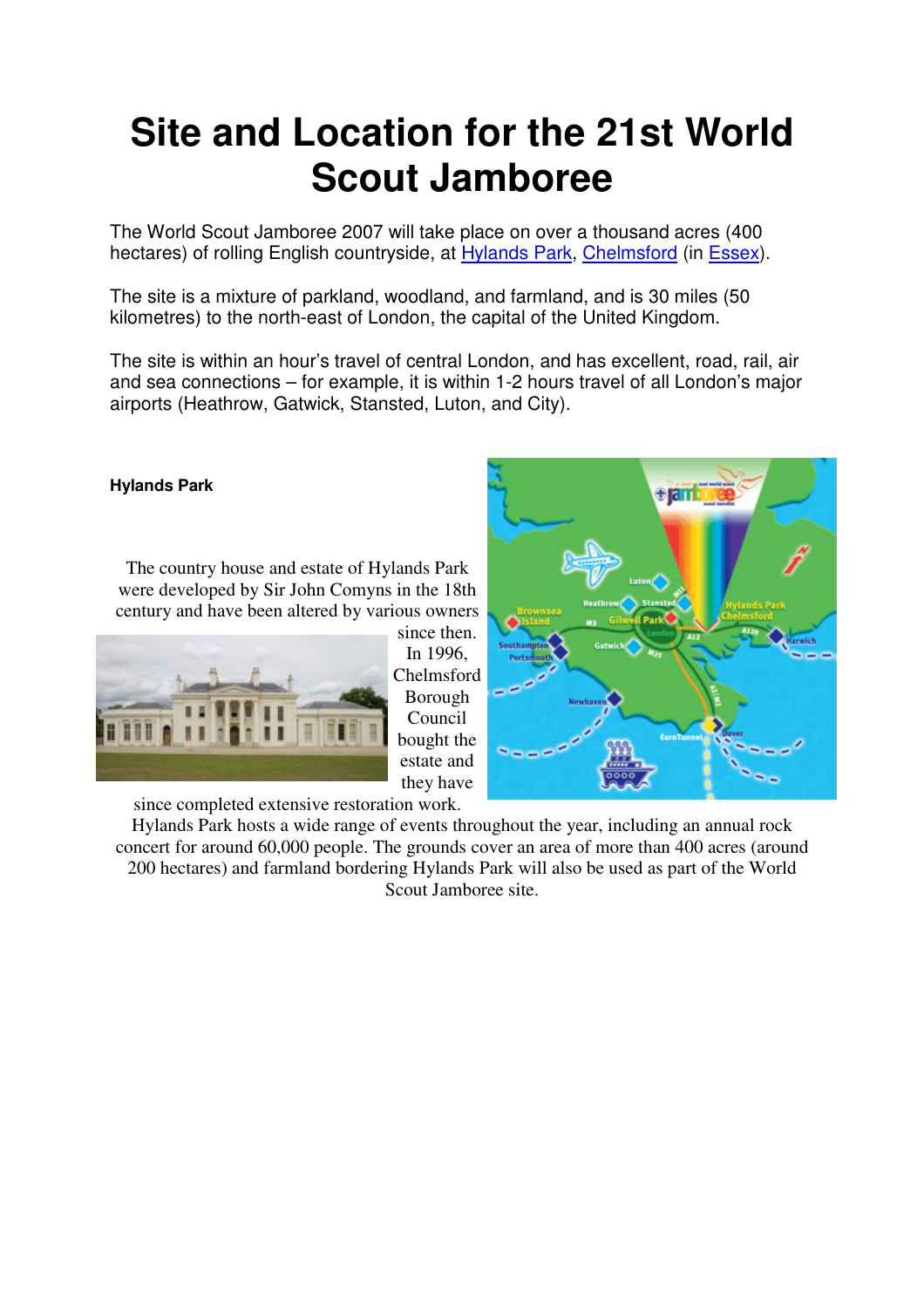# **Introduction to the 21st World Scout Jamboree 2007**

Young people aged between 14 and 17, who are Scouts in their home countries, have travelled from all over the world to be here.

And now 40,000 people from across the campsite have converged for the Opening Ceremony, the official start of the Jamboree. The arena is full of Scouts as far as the eye can see.

"From day one, even before the Jamboree had started, there was an electric atmosphere, one that you wouldn't get anywhere else."



#### **Just a Perfect Day**

For the Scouts, everyone was awake early ready for the day's activities  $-$  a day packed full of shared adventure, discovery about the world, and service projects. As evening approaches, the Scouts return to their Subcamps which provide a focus for the early evening activities combined with an international melting pot.

"Not until you have been do you fully understand the sheer scale and the adrenaline that is constantly pumping through you."

#### **Celebrating 100 years of Scouting**

Scouts greet sunrise on August 1st to the sound of the kudu horn in a linked series of Centenary Celebrations around the world, The day continues with an international street party, as new friends are made, different cultures are shared and valued, and a world at peace starts to seem achievable.

"People were cheering and singing as they were walking around and everyone was saying 'Hello' to you. There seemed to be no communication barrier."



#### **Farewell**

All too quickly, the 10 days of the Jamboree are coming to an end, and it is time to reflect and look back on what has taken place at the Closing Ceremony.

"This was probably the saddest time of all, was we knew this was the last time that we would all be here together for the same reason. It was around then that it hit me what had happened, and that I would never again be able to experience this indescribable adventure of a lifetime."

(The quotes on this webpage are from Scouts who participated in the 19th World Scout Jamboree in Chile in 1999)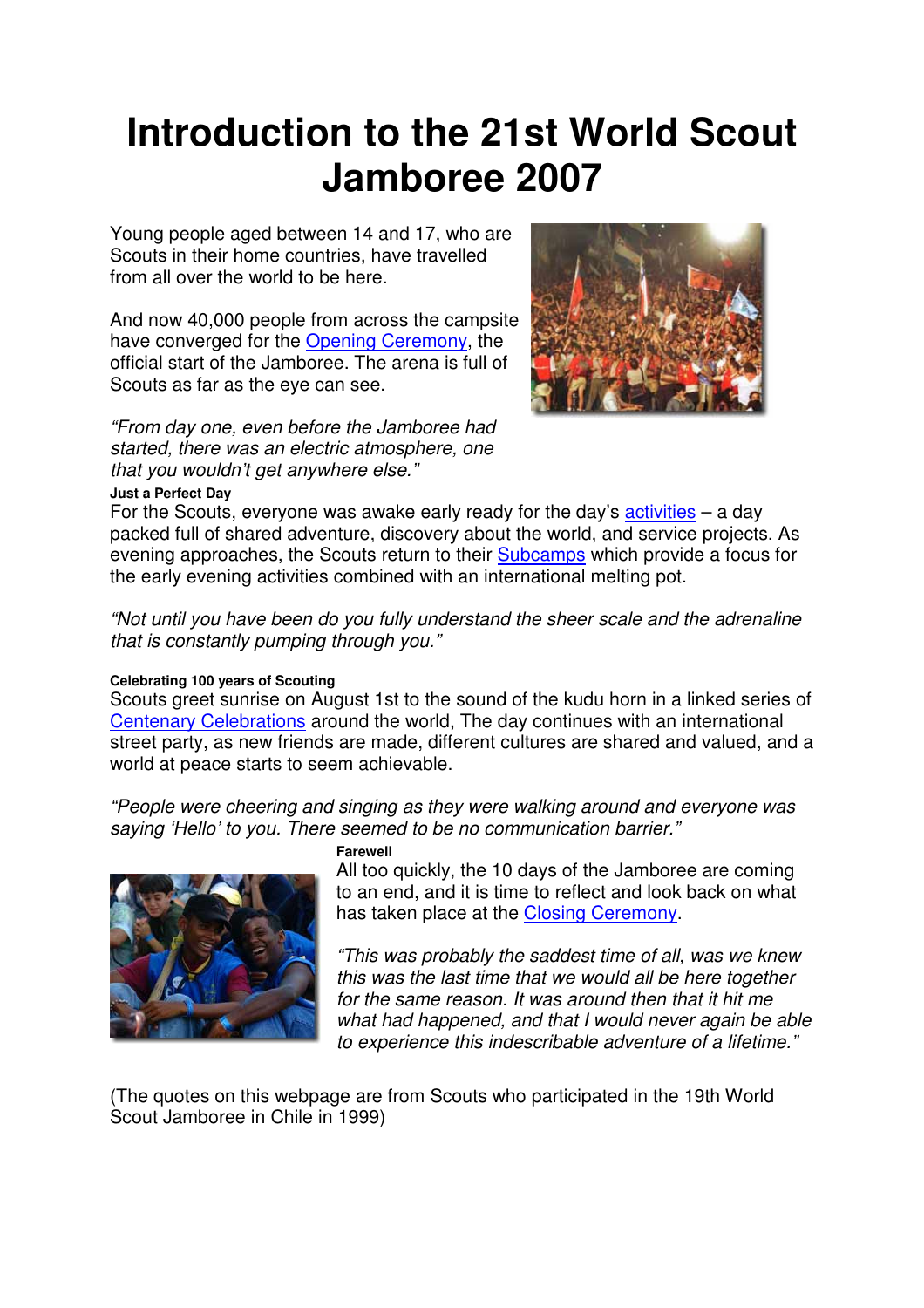# **Programme - key dates**

The key dates are as follows:

| <b>Date</b>          | <b>Activity</b>                                                |
|----------------------|----------------------------------------------------------------|
| Tuesday 24 July 2007 | <b>IST</b> arrive                                              |
| Wednesday 25         | <b>IST General Training</b>                                    |
| Thursday 26          | <b>IST Special Training</b>                                    |
| Friday 27            | Participants main arrival day                                  |
| Saturday 28          | Opening ceremony                                               |
| Sunday 29            | Programme starts                                               |
| Monday 30            | Programme                                                      |
| Tuesday 31           | Programme                                                      |
| Wednesday 1 August   | <b>Scouting's Sunrise and Centenary</b><br><b>Celebrations</b> |
| Thursday 2 August    | Programme                                                      |
| Friday 3 August      | Programme                                                      |
| Saturday 4 August    | Programme                                                      |
| Sunday 5 August      | Programme                                                      |
| Monday 6 August      | <b>Programme Ends</b>                                          |
| Tuesday 7 August     | <b>Closing Ceremony</b>                                        |
| Wednesday 8 August   | Participants main departure day                                |
| Thursday 9 August    | <b>IST</b> depart                                              |

The time marked as Programme, will be broken down for participants as folows:

| Global Development Village | $1/2$ day          |
|----------------------------|--------------------|
| <b>World Villages</b>      | $6 \times 1/2$ day |
| Starburst                  | 1 day              |
| Gilwell Adventure          | 1 day              |
| Splash!                    | $1$ day            |
| Choice time                | $3 \times 1/2$ day |